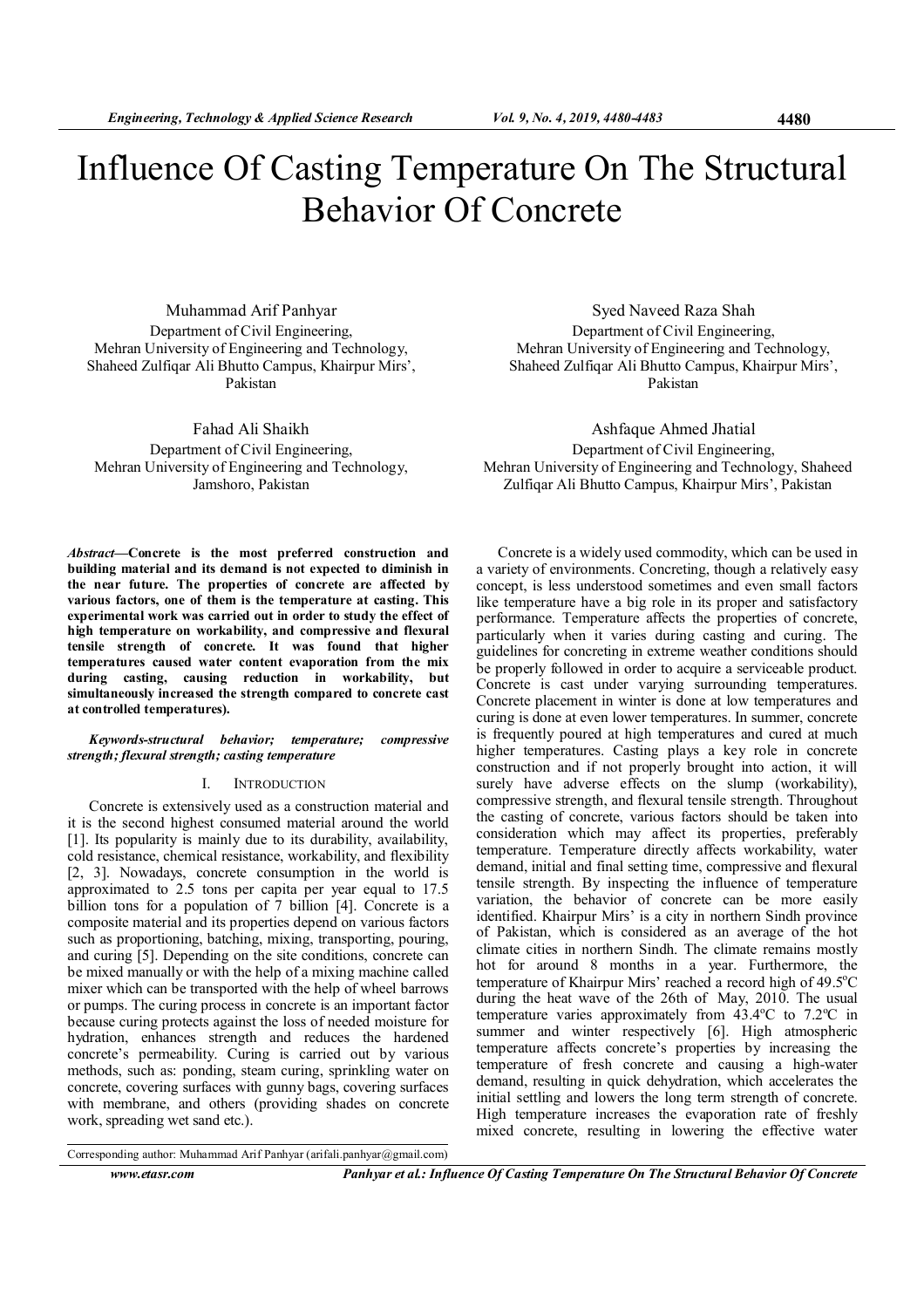demand and hence lowering the effective water-cement (w/c) ratio [7].

Keeping concreting continuous either in summer or in winter is important. There is an optimum temperature during the early-life of concrete which optimizes strength at later-ages [8]. In general, temperature was given less priority, it was neglected most of the times. Temperature varies with time and area, therefore, its effects also vary with time and site location. When concrete is fresh, it is desirable to be workable. But sometimes due to conditions at site, the desirable workability is not obtained which results in the form of segregation, bleeding and loss of compressive strength. Also, when there is a high ambient temperature at the casting place, then loss in workability occurs because of the accelerated evaporation process that is adjusted by adding excess water in the concrete mix. Surely, this disturbs the w/c ratio which is directly proportional to concrete's strength. If w/c ratio is increased, it would surely have adverse effects on concrete's strength. Often in summer the temperature may reach 45°C at day and 20°C at night. This change in temperature will adequately affect concrete's properties. In hot and humid environmental conditions the concrete surfaces could get cracks. Results in [9] show that the serviceability of hardened concrete and the mechanical properties of concrete are significantly affected by temperature. The factors which affect the concrete's strength at high temperature can be divided in to two groups: properties of materials (aggregates, cement) and environmental factors such as temperature, duration of exposure, etc. [10]. Authors in [11] worked on hardened concrete exposed to elevated temperatures [11]. When exposing reinforced concrete structures to risen temperatures, the structure starts deteriorating and could fail [12]. Authors in [13] studied the curing regimes and temperature on the compressive strength of concrete. Authors in [14] studied the effects of curing conditions on concrete's properties. Authors in [15] reported that exposing concrete to risen ambient temperature after casting will have a significant effect on its properties. Long-term behaviors are affected temperature factor and should be investigated [16]. Usually concrete testing is performed under controlled conditions in laboratory. In the field however, the concrete is prepaid and kept in service at a variety of temperatures. The range of concrete use has grown up considerably with many modern constructions being built in countries having a hot and humid climate. Conventionally, the strength properties of concrete have been used as standard for determining its performance, although it is not necessary for concrete to have high strength, but it should have a long service life. It is known that the performance of concrete should be evaluated according to durability and strength under expected surrounding atmospheric conditions. Keeping in view the research work carried out on concrete, only a few were carried out on the effects of casting temperatures on its properties. Most researches were carried out under controlled conditions.

Therefore, an experimental study was conducted in order to learn the effects of Khairpur Mirs' ambient temperature on the workability, compressive and flexural tensile strength of concrete during casting. The results were compared with the ones of conventional specimens.

## II. MATERIALS AND EXPERIMENTAL PROCEDURE

For this experimental study, Type I Ordinary Portland Cement was used. Locally acquired fine and coarse aggregates had specific gravity of 2.667 and 2.7 respectively. Mix design was done to determine the mix ratio, in order to achieve the target strength according to ACI, which was determined to be 1:2.04:2.74 (1 part cement, 2.04 parts fine and 2.74 parts coarse aggregates), while the w/c ratio was 0.62. To determine the influence of temperature on the properties of concrete, it was cast at two different sites, one under controlled temperature of  $26^{\circ}$ C inside the laboratory, while the other was cast outdoors, in open air where the temperature varied with respect to the time of casting. The casting of concrete was conducted at 1 hour intervals from 11:00 A.M. to 4:00 P.M. (outdoors). To determine the effect of increase in concrete temperature, a total of 6 batches were prepared outside and 1 batch of concrete in the laboratory. For each batch a total of 9 cubes of 150mm×150mm×150mm (3 cubes each for 3, 7 and 28 days of curing), while 6 beams of 500mm×100mm×100mm (3 beams for 7 and 28 days of curing each) were cast and were cured in water for the specified period. The workability was determined according to [17] and was recorded for the wet mix of each batch of concrete. The compressive strength testing of cube specimens was conducted after 3, 7 and 28 days of curing in accordance to [18], while flexural tensile testing was conducted on 7 and 28 days of curing in accordance to [19]. The ambient temperature was recorded during the casting of each batch. The concrete batch cast under controlled temperature was named B-1 while the concrete batches cast under uncontrolled temperature and various times were named B-2 to B-7.

## III. RESULTS AND DISCUSSION

# A. Workability

Workability is directly related to temperature. As the temperature increases, the water available in concrete starts evaporating which reduces workability as shown in Table I. The slump values are also varying with temperature. Figure 1 gives the graphical representation of the variation of slump with respect to time. From the results, it can be observed that the difference in the surrounding temperature has significant impact on workability. The concrete specimens which were cast under controlled temperature (B-1 batch) exhibited the highest slump, but in the outside casting (B-2 to B-7 batches). the workability decreases with increase in temperature. This is attributed to the evaporation of water, which caused the concrete to become dry thus directly effecting workability.

## B. Compressive Strength

From the results shown in Tables II-IV for compressive strength testing at 3, 7 and 28 days respectively, it can be observed that the compressive strength of controlled specimen (B-1 batch) is significantly lower than of the specimens which were cast outside under uncontrolled temperature. This is attributed to the reduction in workability. The w/c ratio plays a significant role in achieving specified strength, the higher the w/c ratio the lower the strength that can be achieved. For this experimental work, though the w/c ratio was on the higher side, the difference in strength between the controlled and uncontrolled temperature specimens was significantly high,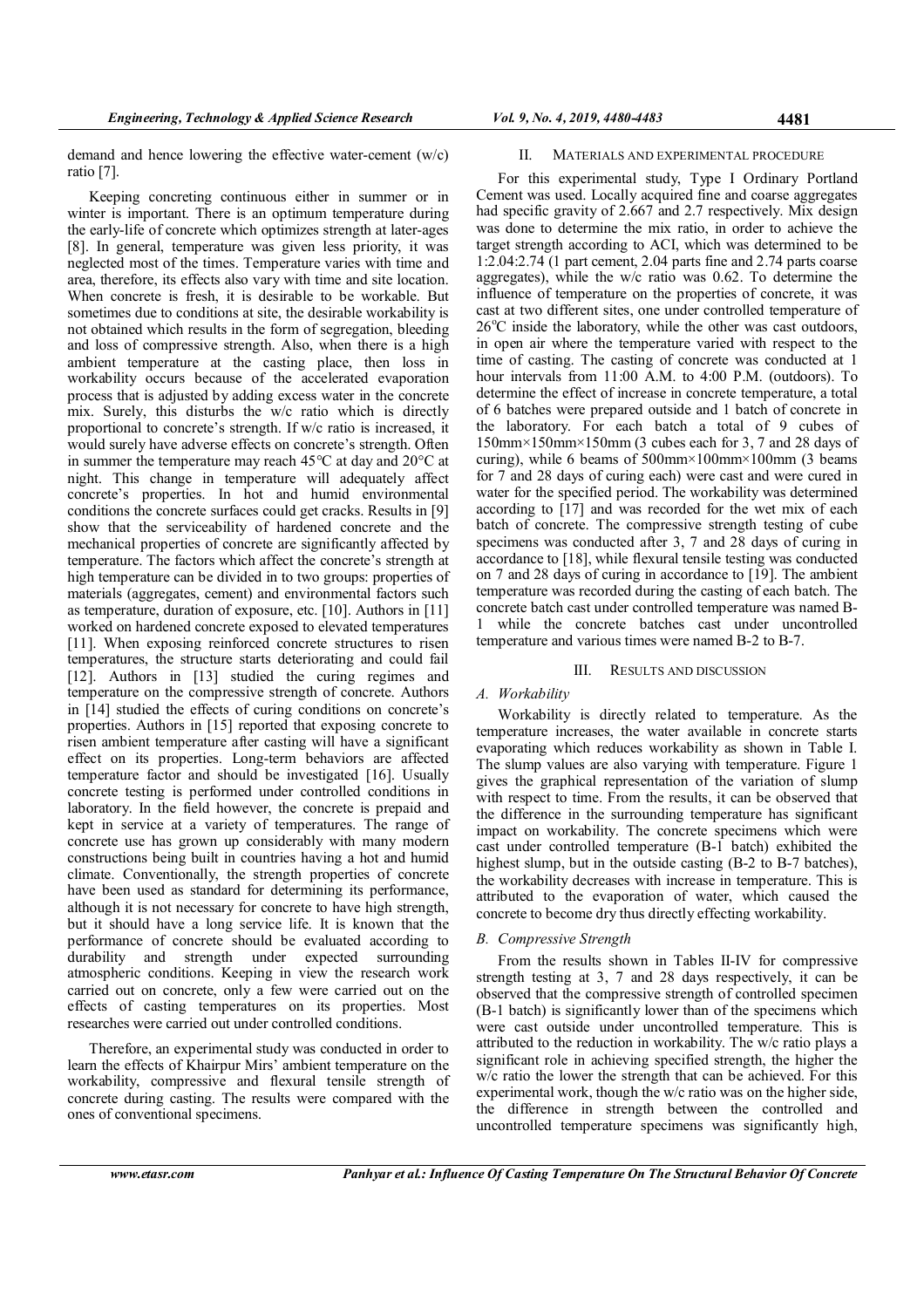because in uncontrolled environment the water evaporates faster due to rise in temperature causing reduction in workability but simultaneously increasing strength. The variation in compressive strength is illustrated in Figure 2.

TABLE I. WORKABILITY RESULTS OF CONCRETE SAMPLES

| Batch      | Casting time (h) | Temperature (°C) | Slump(mm) |
|------------|------------------|------------------|-----------|
| B-1        |                  | 26               | 112       |
| $B-2$      | 11:00 AM         | 34               | 102       |
| $B-3$      | 12:00 PM         | 35               | 98        |
| $B-4$      | 01:00 PM         | 37               |           |
| $B-5$      | 02:00 PM         | 38               |           |
| <b>B-6</b> | 03:00 PM         | 40               | 82        |
| $B-7$      | $04:00$ PM       | 42               |           |



Fig. 1. Slump variation versus temperature and time

| TABLE II. | AVERAGE COMPRESSIVE STRENGTH ON 3 DAYS |  |
|-----------|----------------------------------------|--|
|-----------|----------------------------------------|--|

| <b>Batch</b> | Casting<br>time | Temperature<br>(°C) | Avg compressive<br>strength (MPa) | Increase in strength<br>w.r.t. control<br>specimen B-1 $(\%$ ) |
|--------------|-----------------|---------------------|-----------------------------------|----------------------------------------------------------------|
| B-1          |                 | 26                  | 13.70                             |                                                                |
| $B-2$        | 11:00 AM        | 34                  | 15.56                             | $+13.59$                                                       |
| $B-3$        | 12:00 PM        | 35                  | 16.10                             | $+17.52$                                                       |
| $B-4$        | 01:00 PM        | 37                  | 16.57                             | $+20.94$                                                       |
| $B-5$        | 02:00 PM        | 38                  | 16.88                             | $+23.21$                                                       |
| <b>B-6</b>   | 03:00 PM        | 40                  | 17.38                             | $+26.86$                                                       |
| $B-7$        | 04:00 PM        | 42                  | 17.68                             | $+29.05$                                                       |



Fig. 2. Variation in compressive strength of concrete

| TABLE III. | AVERAGE OMPRESSIVE STRENGTH ON 7 DAYS |  |
|------------|---------------------------------------|--|
|            |                                       |  |

| <b>Batch</b> | Casting<br>time | Temperature<br>(C) | Avg compressive<br>strength (MPa) | Increase in<br>strength w.r.t.<br>control $(\% )$ |
|--------------|-----------------|--------------------|-----------------------------------|---------------------------------------------------|
| $B-1$        |                 | 26                 | 19.85                             |                                                   |
| $B-2$        | 11:00 AM        | 34                 | 22.11                             | $+11.39%$                                         |
| $B-3$        | 12:00 PM        | 35                 | 22.57                             | $+13.7%$                                          |
| $B-4$        | 01:00 PM        | 37                 | 22.85                             | $+15.11%$                                         |
| $B-5$        | 02:00 PM        | 38                 | 23.32                             | $+17.48%$                                         |
| $B-6$        | 03:00 PM        | 40                 | 23.96                             | $+20.70%$                                         |
| $B-7$        | 04:00 PM        | 42                 | 24.50                             | $+23.40%$                                         |

| TABLE IV.<br>AVERAGE COMPRESSIVE STRENGTH ON 28 DAYS |  |
|------------------------------------------------------|--|
|------------------------------------------------------|--|

| Batch | Casting<br>time | Temperature<br>(°C) | Avg compressive<br>strength (MPa) | Increase in<br>strength w.r.t.<br>control $(\% )$ |
|-------|-----------------|---------------------|-----------------------------------|---------------------------------------------------|
| $B-1$ |                 | 26                  | 26.09                             |                                                   |
| $B-2$ | 11:00 AM        | 34                  | 28.19                             | $+8.05%$                                          |
| $B-3$ | 12:00 PM        | 35                  | 28.46                             | $+9.08%$                                          |
| $B-4$ | 01:00 PM        | 37                  | 28.87                             | $+10.65%$                                         |
| $B-5$ | 02:00 PM        | 38                  | 29.11                             | $+11.57%$                                         |
| $B-6$ | 03:00 PM        | 40                  | 29.94                             | $+14.76%$                                         |
| $B-7$ | 04:00 PM        | 42                  | 30.56                             | $+17.13%$                                         |

## C. Flexural Tensile Strength

The results of flexural tensile testing are shown in Tables V and VI for 7 and 28 days of curing respectively, while the variation in flexural tensile strength is shown in Figure 3. The results illustrate that with the increase in temperature during casting, the water content is reduced which causes reduction in workability. The reduction in workability in turn causes some issues while mixing or pouring the concrete into moulds, but it has the advantage of achieving higher strength compared to samples with better workability. This is evident from the results, where the control specimens (B-1 batch), which were cast under controlled temperature achieved higher workability but recorded significantly lower flexural tensile strength compared to the specimens of the B-2 to B-7 batches which were cast under uncontrolled temperature.